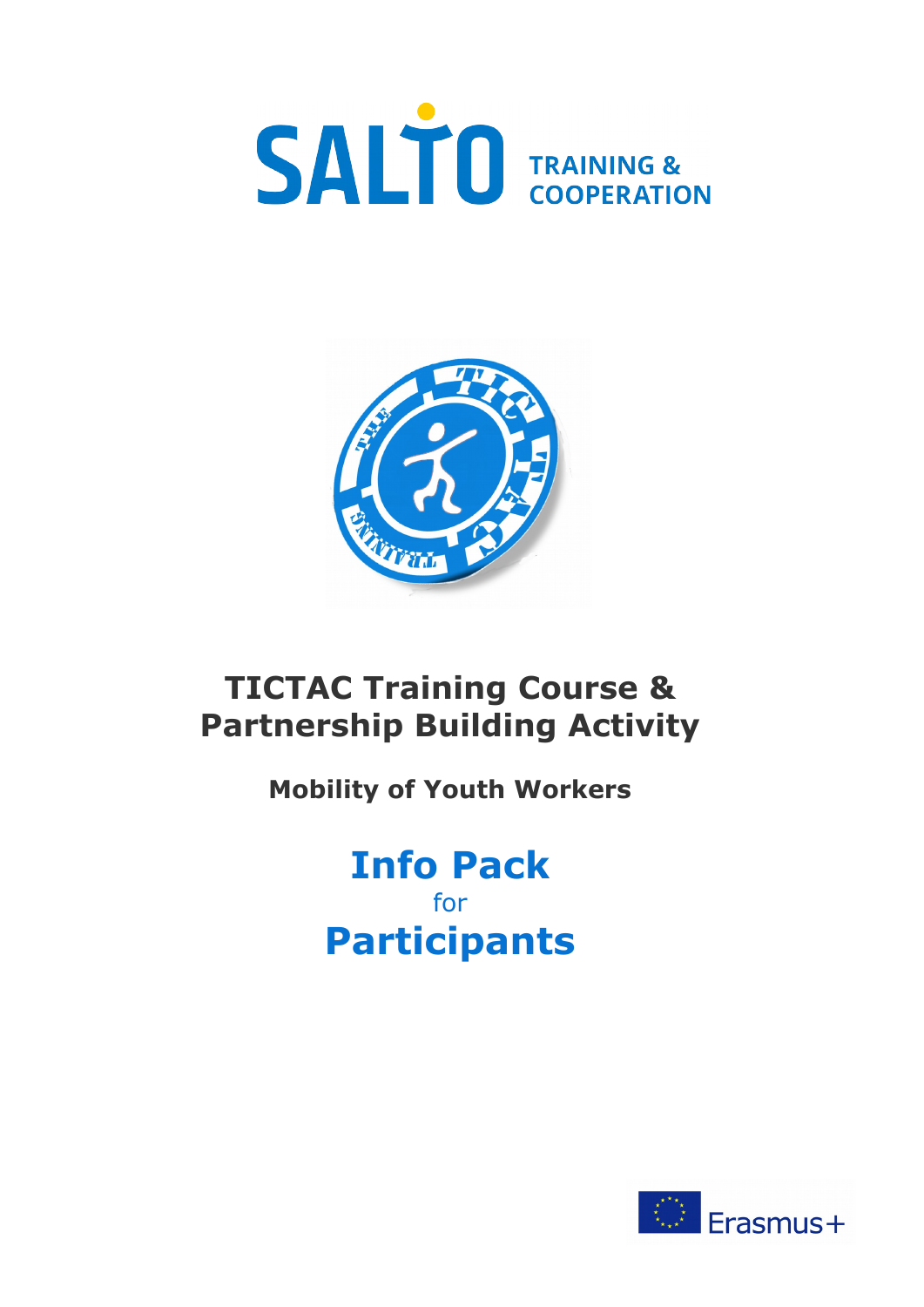Info Pack for Participants about TICTAC Training Course & Partnership Building Activity

TICTAC TC & PBA

Co-ordinated and monitored by the SALTO Training and Co-operation Resource **Centre** 

Organised by the network of National Agencies for Erasmus+: Youth in Action Programme

Financed by the Youth in Action Programme of the European Commission

TICTAC Info Pack for Participants compiled and edited by the TICTAC Trainers Pool: Jo **Claeys**

Denis **Morel**

and In cooperation with the, SALTO Training and Co-operation Resource Centre

Published by the SALTO Training and Co-operation Resource Centre c/o JUGEND für Europa – German National Agency for Erasmus+: Youth in Action Programme

THIT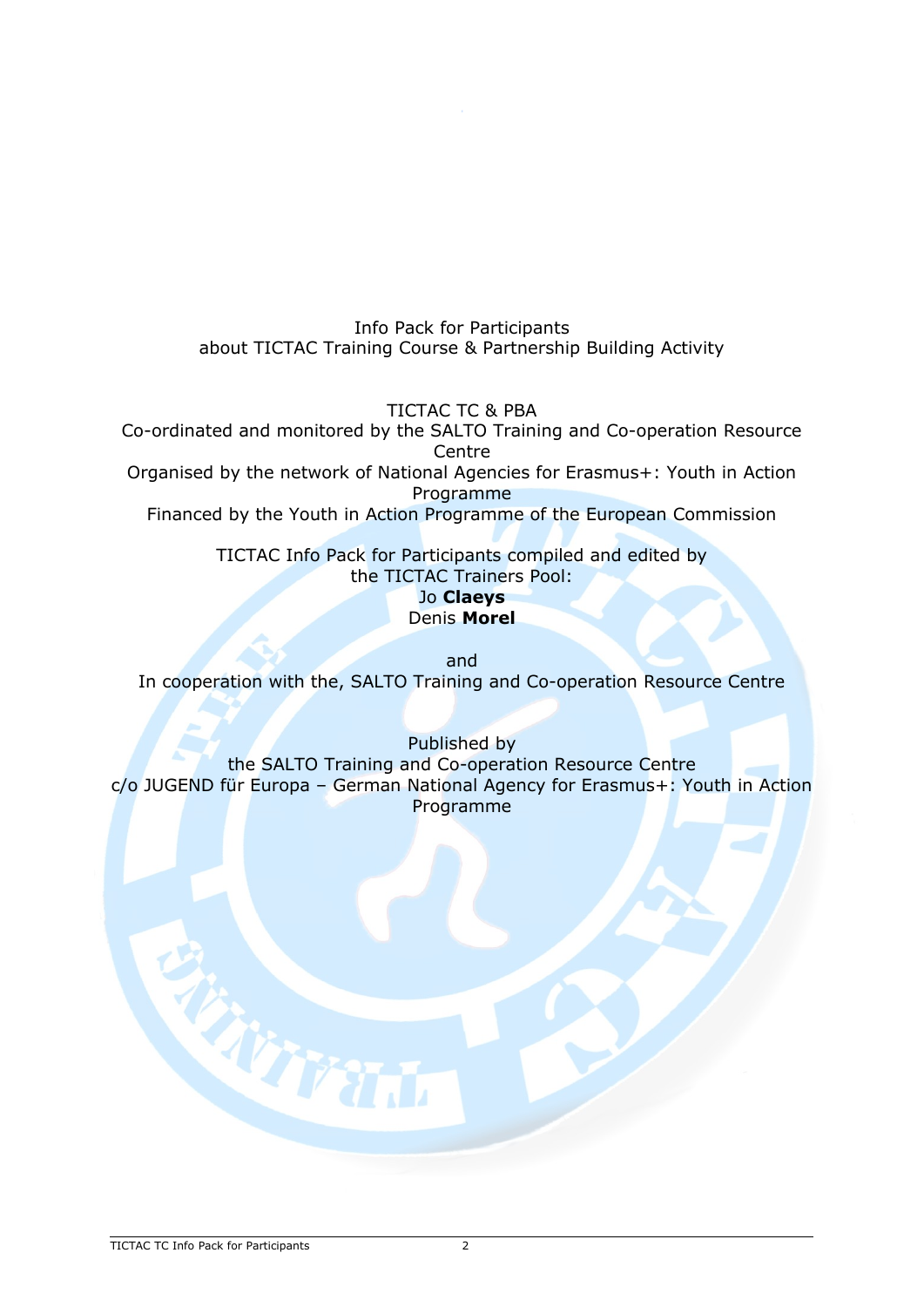

### **BRIEF DESCRIPTION OF THE TICTAC TRAINING COURSE (TC) / PARTNERSHIP BUILDING ACTIVITY (PBA)**

#### **1. WHAT IS THE TICTAC TRAINING COURSE / PBA?**

TICTAC is a network TC/PBA open for all National Agencies for the Erasmus+ (Youth) and European Solidarity Corps programmes and targets voluntary and professional youth workers and youth leaders involved in international youth work and interested in using the programmes as a tool in the strategic development of their work or organisation.

By bringing together representatives of youth organisations from different European countries the TICTAC aims at improving the potential of the participants to get involved in the programmes and consequently increase the quality of future international mobility of youth workers projects.

TICTAC is built around long-term strategic planning and project cycle. TICTAC covers all the different quality features of international youth work when building a local strategic plan as a tool for quality improvement of mobility of youth workers projects.

#### **2. TARGET GROUP**

The TICTAC is designed for youth workers and youth leaders, who :

- have experienced an international event/activity before (not necessarily a project under the ERASMUS+ (Youth) or European Solidarity Corps programmes);
- are motivated to learn about and make use of the ERASMUS+ (Youth) programme for creating or strengthening international partnerships;
- are willing to work on the quality of their international projects;
- have the support of an organisation to attend the TICTAC and are in the position to implement European youth worker mobility projects in their organisation,
- are minimum 18 years old,
- are able to use English as a working language in order to establish effective communication during group-work and sessions. A low level of English will limit learning opportunities.

The participants come from around 8-12 European countries, with a maximum of 30 people for each course.

#### **3. AIM AND OBJECTIVES**

The **overall aim** of the TICTAC TC/PBA is to develop participants' competences for implementing 'Mobility of Youth Workers' projects within ERASMUS+ (Youth) Programme, as support measures in an organisation's long-term strategy.

#### The **specific objectives** are:

- to promote the ERASMUS+ (Youth) Programme as an educational tool;
- to explore ERASMUS+ (Youth) Programme with a special focus on quality international cooperation, particularly on youthworkers mobility;
- to understand the role ERASMUS+ (Youth) Programme within a long term local strategy;
- to develop the first steps of organising a 'Mobility of Youth Workers' project in the youth field within an international team;
- to develop participants' competences in planning Non Formal Education and Intercultural Learning processes;
- to promote Youth Participation and Active Citizenship as key elements when designing a European and international project.

*In the TC/PBA participants have the opportunity to meet and to get to know other organisations, hereby the possibility to create partnerships for future projects.*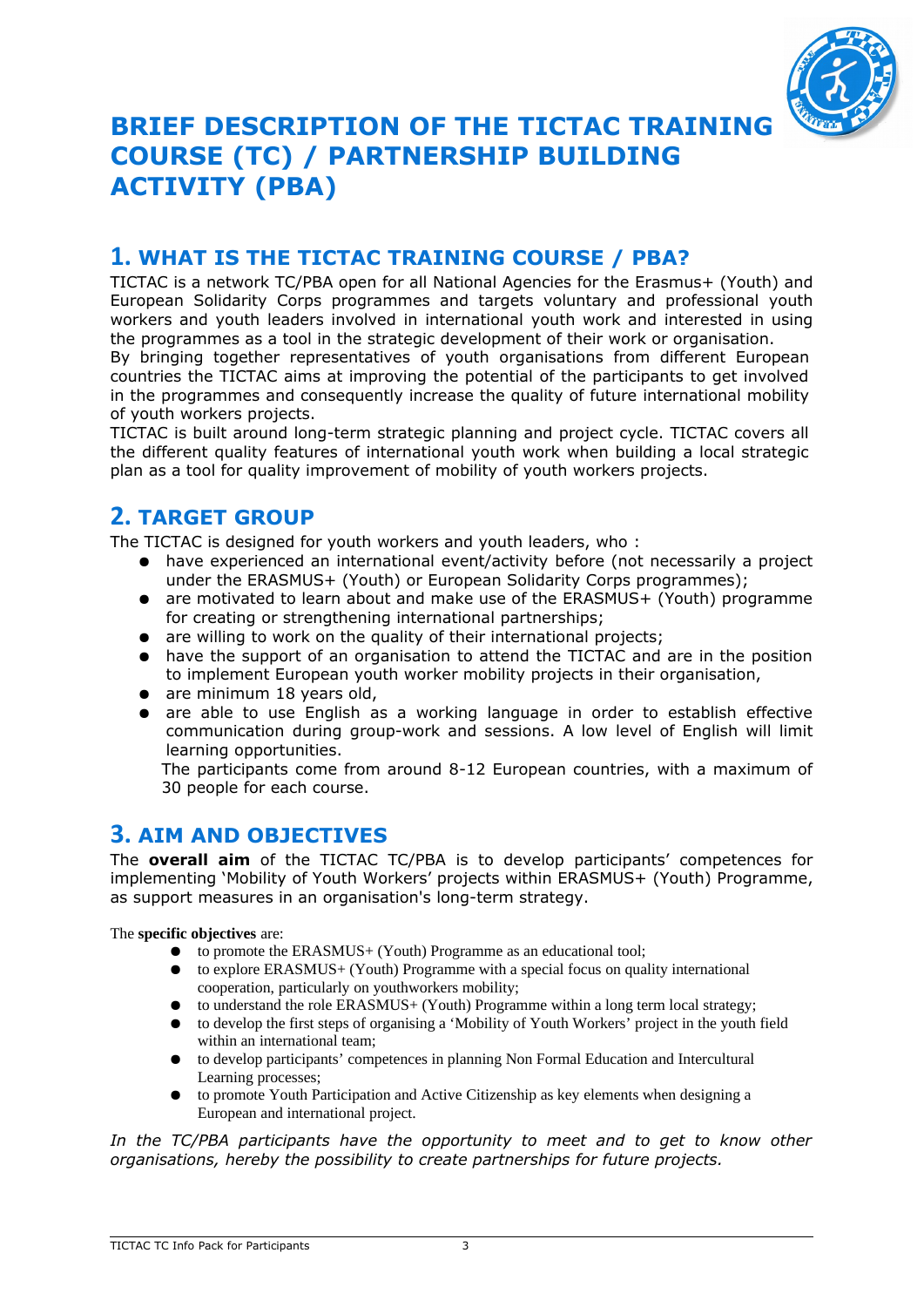#### **4. THE PROGRAMME**

The TICTAC is built around strategic planning and a real project cycle. During the course participants and trainers will explore the dimensions of such a project (planning – wording – reviewing – applying) thanks to a simulation exercise, case studies, and working groups. Besides, the trainers' team will provide activities to improve the group dynamics and a final evaluation.

#### **5. YOUTHPASS**

Within the frame of 'recognition of non-formal learning', participants will receive a 'Youthpass' Certificate after the course upon their request.

Youthpass is an official recognized tool in order to validate non-formal learning aspects gained during the training.

Through the process of receiving a Youthpass Certificate, participants will also gather information and methodologies how to implement Youthpass in their own projects.

It is important that, before coming to TICTAC, participants reflect upon what competences they aim to develop by taking the initiative to participate to TICTAC. For further information, just follow the link: [http://www.youthpass.eu](http://www.youthpass.eu/).

#### **6. WHAT TO BRING WITH YOU?**

#### **- Information about your organisation**:

During this training course, we will have an organisation fair. Therefore we encourage you to bring relevant materials. There will not be formal presentations in front of the entire group, but this material will support the partnership building aspect of this event.

Useful to bring with you:

- **English information about your organisation**
- All relevant information you have on the previous international project(s) you've organised / been part off (reports, gadgets, press releases,...).
- Picture, posters, etc.

#### **- We'll have also an international/intercultural 'magic' evening... we invite you to bring with you:**

- Clothes of wizard/witches, or any other 'magic figure' that you know or that is quite specific for the place where you live,
- Drinks & snacks (or any other liquids and solids) typical from your local reality, supporting values like ecological, fair trade, short circuits, to share with each other during this evening.